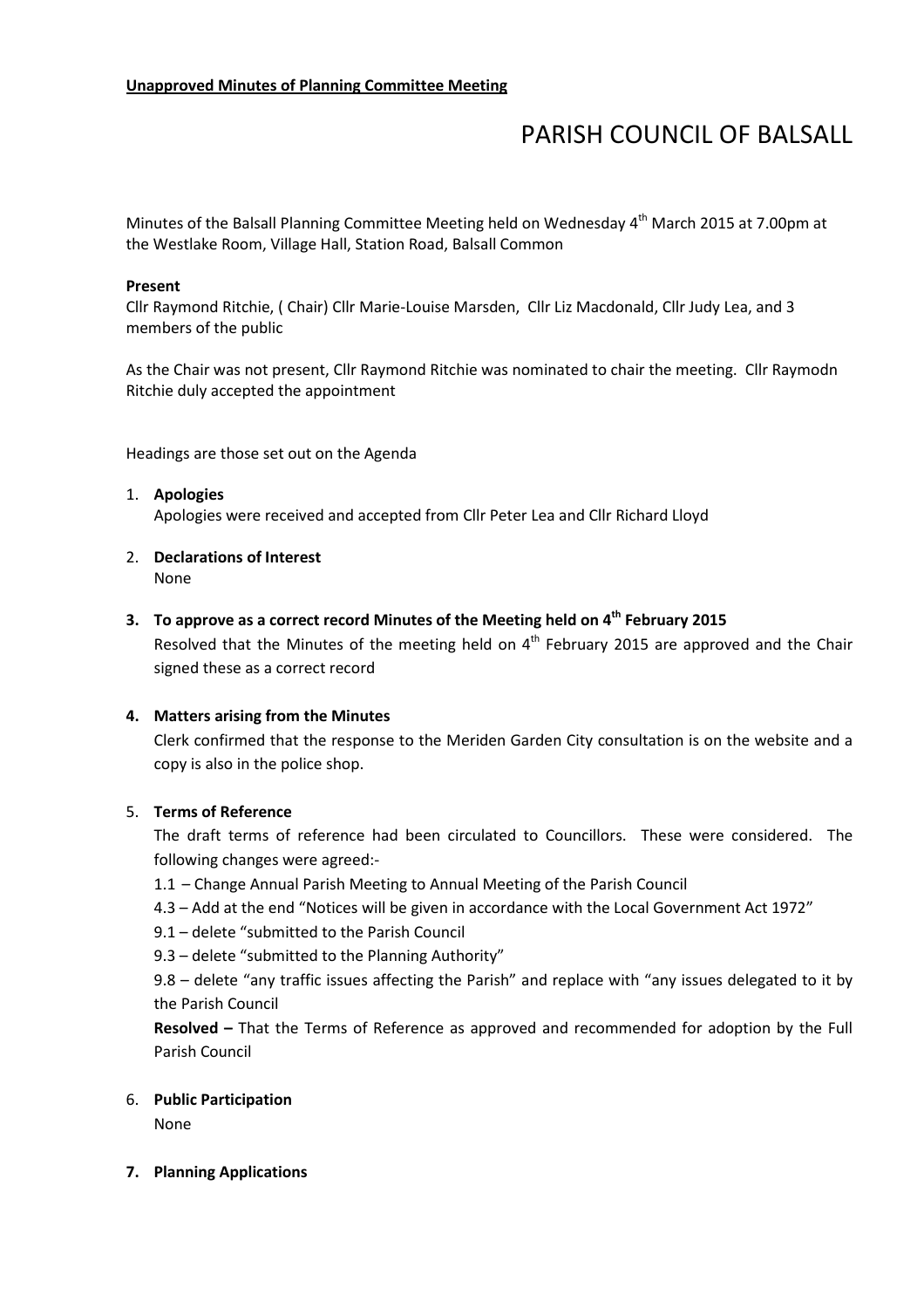7.1. 2015/63 - Fen End Barn, Fen End Road, Fen End - Change of use from single dwelling to two dwellings together with creation of new vehicular access from Fen End Road

Comment: No comment

7.2. 2015/84 - Holly Wood, Oldwich Lane East - Rear extension to provide enlarged utility room, replacement WC and new workshop and extension of roof

Comment: No comment

7.3. 2015/143 - Apartment 15, Ash Court, 668 Kenilworth Road, Balsall Common - Remove 2 No. branches of 1 No. Ash tree overhanging from 12 Alder Lane into 668 Kenilworth Road

Comment: Leave to tree officer

7.4. 2015/151 - Land rear of 130 & 132 Balsall Common - Erection of 2 No. detached dwellings to the rear of 130 & 132 Station Road

Comment: Object on the grounds of over intensification. This is a development in the Green Belt. We refer to the NPPF that requires garden land to be treated as green belt. This development of the garden should be resisted. The proposal is out of character to the existing street scene. This will have a serious impact on neighbouring properties and there are concerns over the proposed access. It will be out of character and will create highway issues as this is a very busy road and the proposed access is considered unsafe given the number of vehicles anticipated to enter and leave the site as a veterinary practice operates from 130 Station Road.

7.5. 2015/233 - 261 Station Road, Balsall Common - Two storey front extension

Comment: No comment

7.6. 2015/170 - 107 Station Road, Balsall Common - Demolition of existing tandem garage and attached outbuildings. Add new extension to provide kitchen diner with bedrooms over

Comment: In principle, the Parish Council have no objection to the development but would request that the changes are sympathetic to the character of the existing building and street scene

7.7. 2015/229 - Pool House Farm, Hob Lane, Balsall Common - Change of use of farmland to equestrian use: relocation of existing equestrian business: convert traditional agricultural buildings into 2 No. dwellings: associated works

Comment: No comment

7.8. PL2015/50024/MINFHO - 14 Dengate Drive, Balsall Common - Single Storey side/rear extension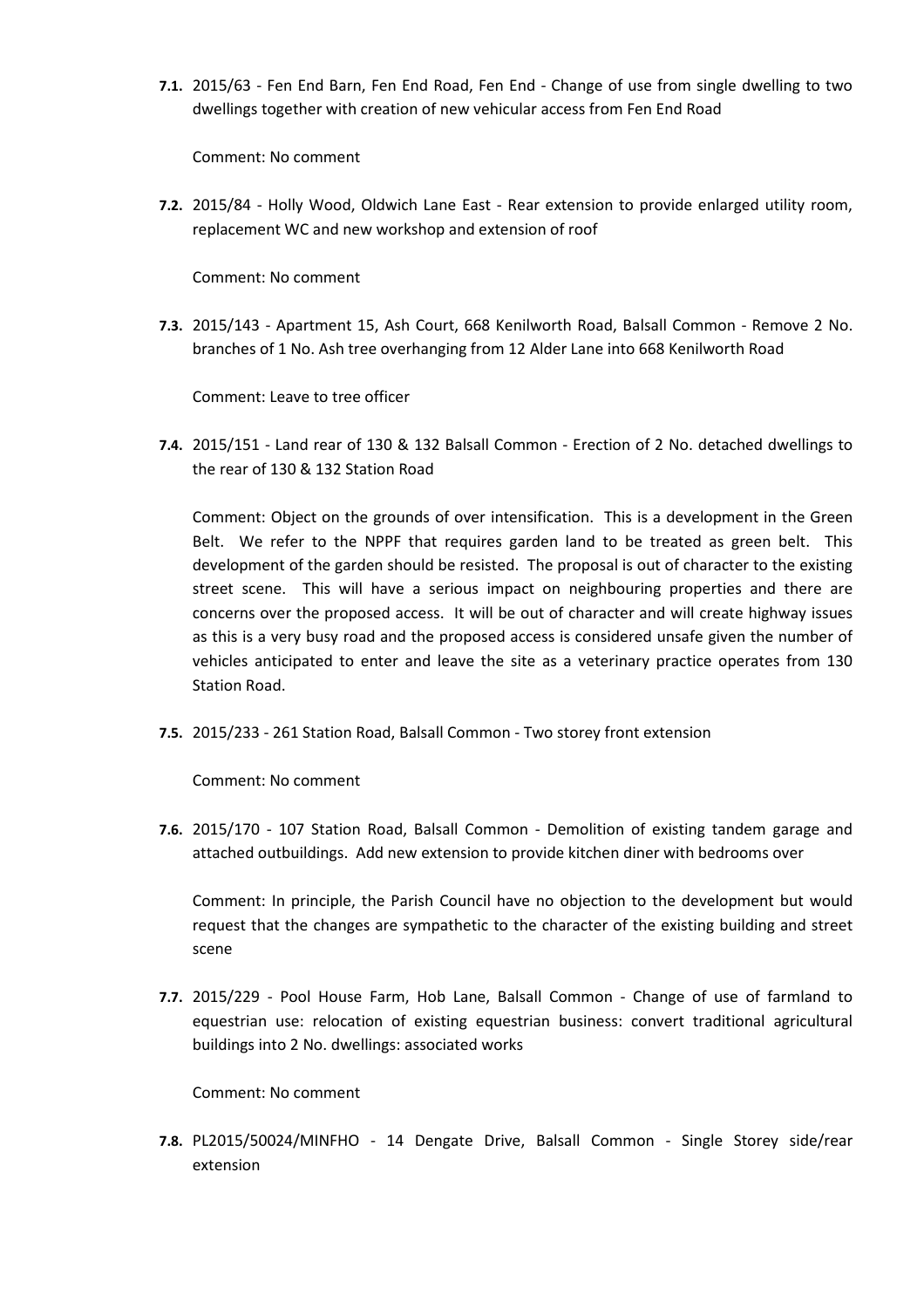Comment: The Parish Council was unable to access the documents relating to this application. The Parish Council would support any concerns raised by neighbours.

# 8. Correspondence

8.1. Copy of response by BARRAGE to Kenilworth road sites

Clerk provided details of communication. It was noted that the Cllr Macdonald will be speaking before the Planning Committee.

ACTION – Clerk to check that the Planning committee have acknowledged our request to appear

9. Date for next meeting  $-T$ he next Planning Committee meeting shall take place on Wednesday  $8<sup>th</sup>$ April 2015 at 7.00pm at the Westlake Room, Village Hall, Station Road.

There being no further business the Chair thanked everyone for attending and closed the meeting at 19.25pm

| Cllr Peter Lea                    |  |
|-----------------------------------|--|
| Chair                             |  |
| <b>Balsall Planning Committee</b> |  |

# **BALSALL PARISH COUNCIL PLANNING COMMITTEE**

# **TERMS OF REFERENCE**

#### **1. Membership**

- 1.1. The Parish Council shall determine the membership to the Committee and shall review and appoint members annually at the Annual Meeting of the Parish Council or any other time.
- 1.2. The membership shall be a minimum of 5 members all in a voting capacity
- 1.3. In addition the Chair shall also be an ex-officio member
- 1.4. Other members may attend in a non-voting capacity

# **2. Quorum**

- 2.1. The quorum shall be three voting members
- 2.2. If less than three members are present, business may still be transacted but any decisions shall need to be ratified by the Council or by the Committee at its next meeting provided it is quorate

# **3. Committee Chairman**

3.1. The Committee will elect a Chairman and Vice Chairman from their number in accordance with the procedure as specified in Council's Standing Orders.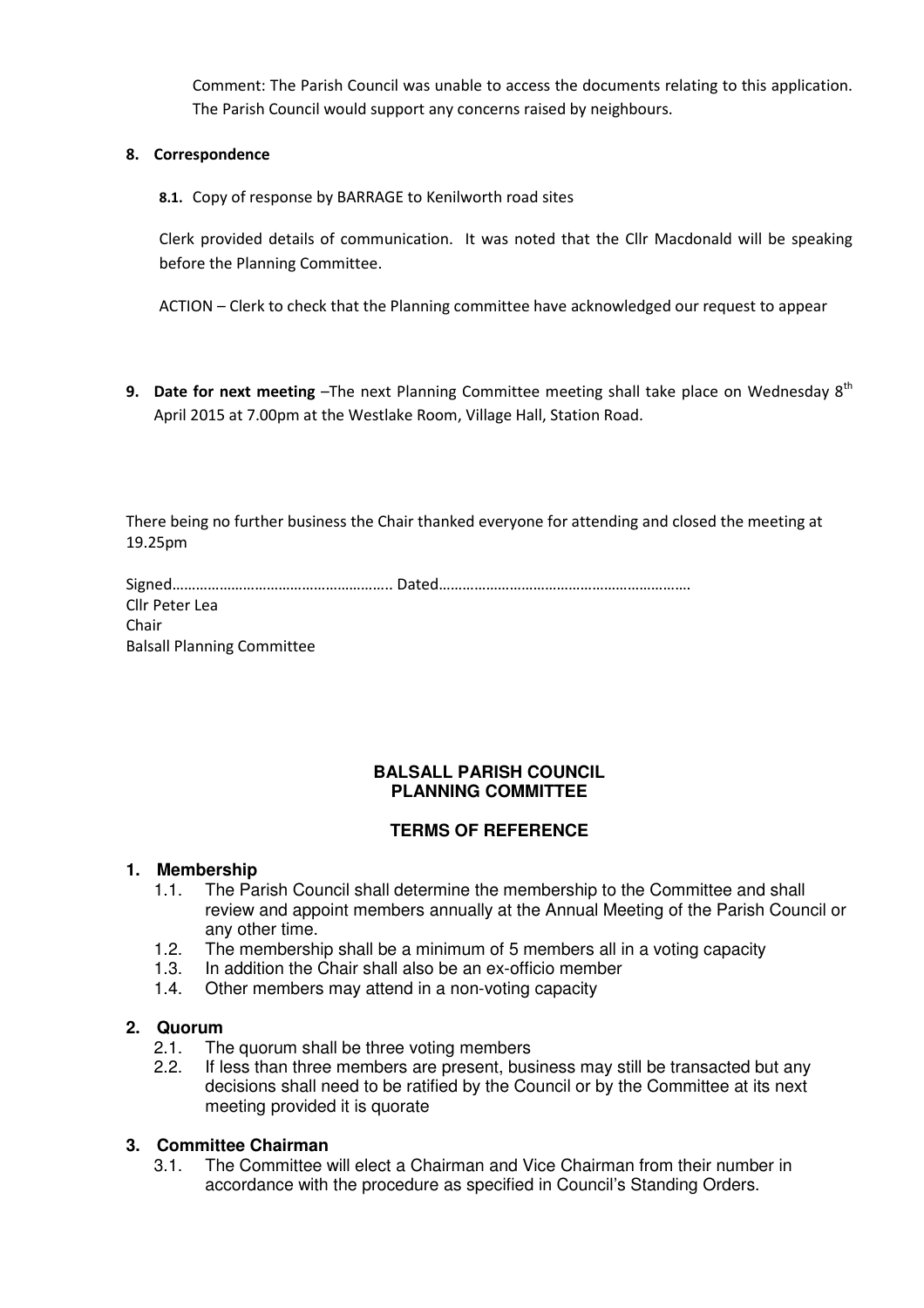- 3.2. If the Chairman is not present, the Vice Chairman will take the meeting. If neither is present, members will elect a Chairman for the meeting from amongst their number.
- 3.3. The Chair (in conjunction with the Clerk) will be responsible for drawing up the agenda.

# **4. Meetings**

- 4.1. The Committee will meet at least once a month.
- 4.2. Any additional meetings will be called as necessary.
- 4.3. At least seven days notice will be given (accompanied by an agenda and relevant papers) except where the Chair of the Committee considers that there are matters which demand urgent attention when shorter notice may be given. Notices shall be given in accordance with the Local Government Act 1972
- 4.4. Agendas, papers and minutes will be circulated by email unless otherwise arranged with the Clerk

# **5. Minutes**

- 5.1. The minutes will be taken by the Clerk except that if the Clerk does not attend a committee meeting the members present will appoint one of their numbers to take minutes.
- 5.2. The minutes will be circulated in draft to members of the Committee promptly after the meeting.
- 5.3. The minutes will be approved at the next meeting of the Committee and signed by the Chair as a true record. The signed copy will be retained in the Clerk.
- 5.4. The minutes will be distributed by the Clerk prior to the next full meeting of the Parish Council after the committee meeting to which they relate – in draft if not yet approved.

# **6. Standing Orders**

6.1. The Standing Orders of Council will apply to the running of the Committee as appropriate

# **7. Delegated Authority**

7.1. The Committee has delegated authority to submit comments on all planning matters to include planning applications, consultations, village matters

# **8. Reporting to the Parish Council**

8.1. The Chair will report to the Full Parish Council on main decisions taken and any recommendations on which the Parish Council needs to vote.

# **9. Areas of Responsibility**

- 9.1. To consider all applications for planning approval and respond with observations to the Planning Authority.
- 9.2. To consider and respond to all notifications under the various licensing Acts
- 9.3. To consider and respond to all applications for planning approval, listed building consent, advertisement consent, and other approvals .
- 9.4. To consider and respond to any notifications to the Parish Council relating to licence notifications under the Telecommunications Act 1984.
- 9.5. To consider applications to the relevant licensing authority in respect of all matters contained in the Licensing of Premises Act and respond on the Council's behalf
- 9.6. To consider and respond to any consultations that are connected with Planning
- 9.7. To consider and respond to any proposals for development that will affect the Parish
- 9.8. To consider and respond to any issues delegated to it by the Parish Council

The Committee agree to undertake relevant training to keep up to date with national and local trends and policies.